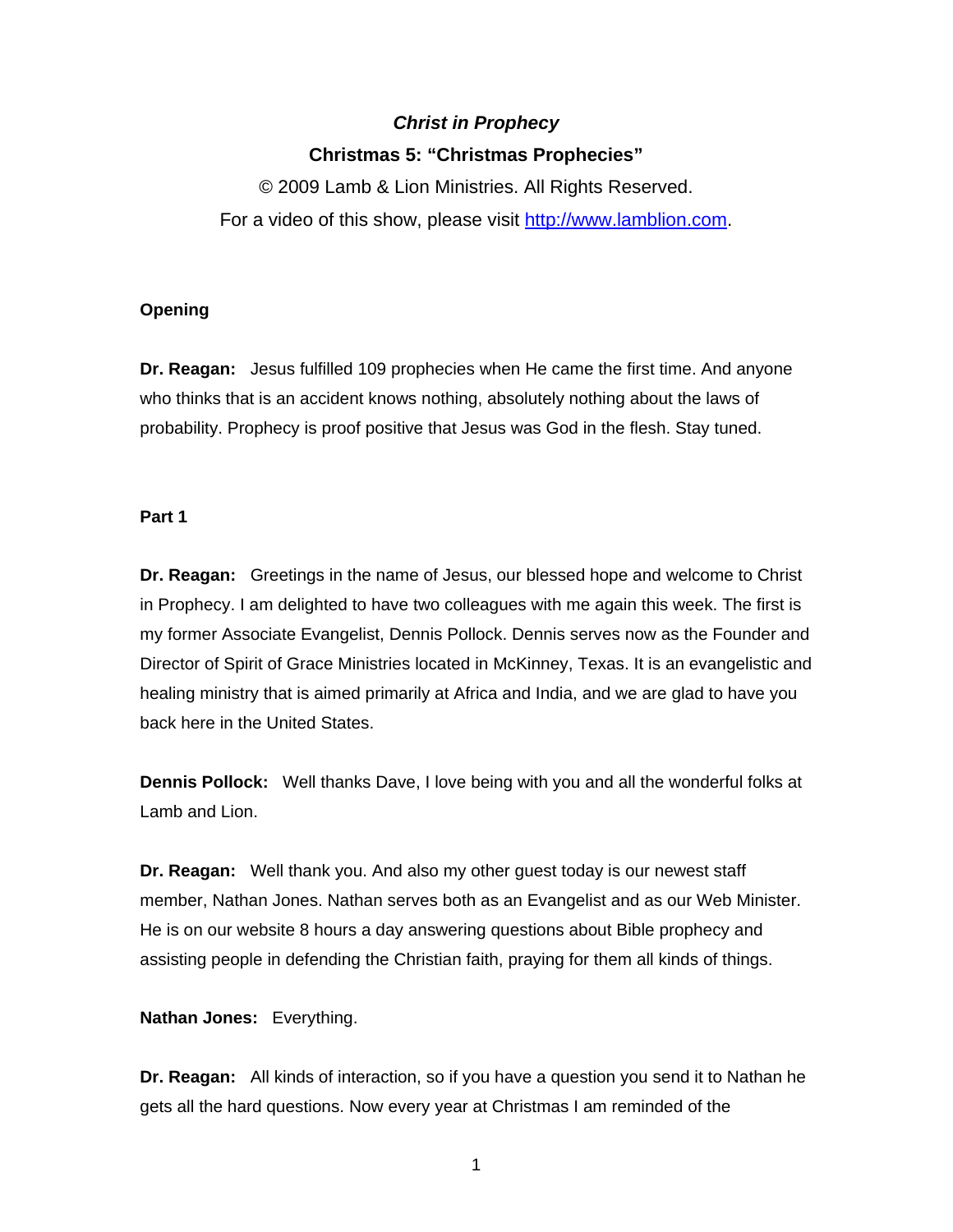remarkable prophecies concerning the birth of Jesus and how they substantiate His deity and the faithfulness of God. In this program, we are going to take a look at some of those prophecies. The first that came to my mind are those that established the general time period when the Lord would appear. Tell us about those prophecies, Nathan.

**Nathan Jones:** I'll be happy to Dave, there are two of them it is Genesis 49 and Daniel 9.

**Dr. Reagan:** Okay, I'll tell you what let's take them in order, let's begin with Genesis 49.

**Nathan Jones:** Genesis 49. The verse that I have in mind is Genesis 49:10 which contains the words spoken by Jacob on his death bed to his son, Judah. Jacob said, "The scepter shall not depart from Judah …Until Shiloh comes, and to him shall be the obedience of the peoples." Now, the term, "Shiloh," was recognized by the Jewish rabbis as a Messianic title, so the term, "scepter," refers to the judicial power of the nation. Thus, this prophecy is saying that the Jewish nation's judicial power will never be lost before the Messiah comes.

**Dr. Reagan:** But, Nathan, didn't the Jews lose their judicial power during the Babylonian captivity, about 500 years before Christ?

**Nathan Jones:** Well, Judah's national sovereignty was lost, but they never lost their ability to have their own courts and judges during that time.

**Dr. Reagan:** Okay, so then, the loss of judicial power must have been during the time of the Romans?

**Nathan Jones:** Exactly, it was during 7 AD the Jewish Sanhedrin Council had actually lost the ability to pronounce the death penalty.

**Dr. Reagan:** Well you know Nathan that is remarkable because the Messiah had come 11 years earlier when Jesus was born say in 4 BC. So, Shiloh had arrived shortly before the scepter departed, just as prophesied!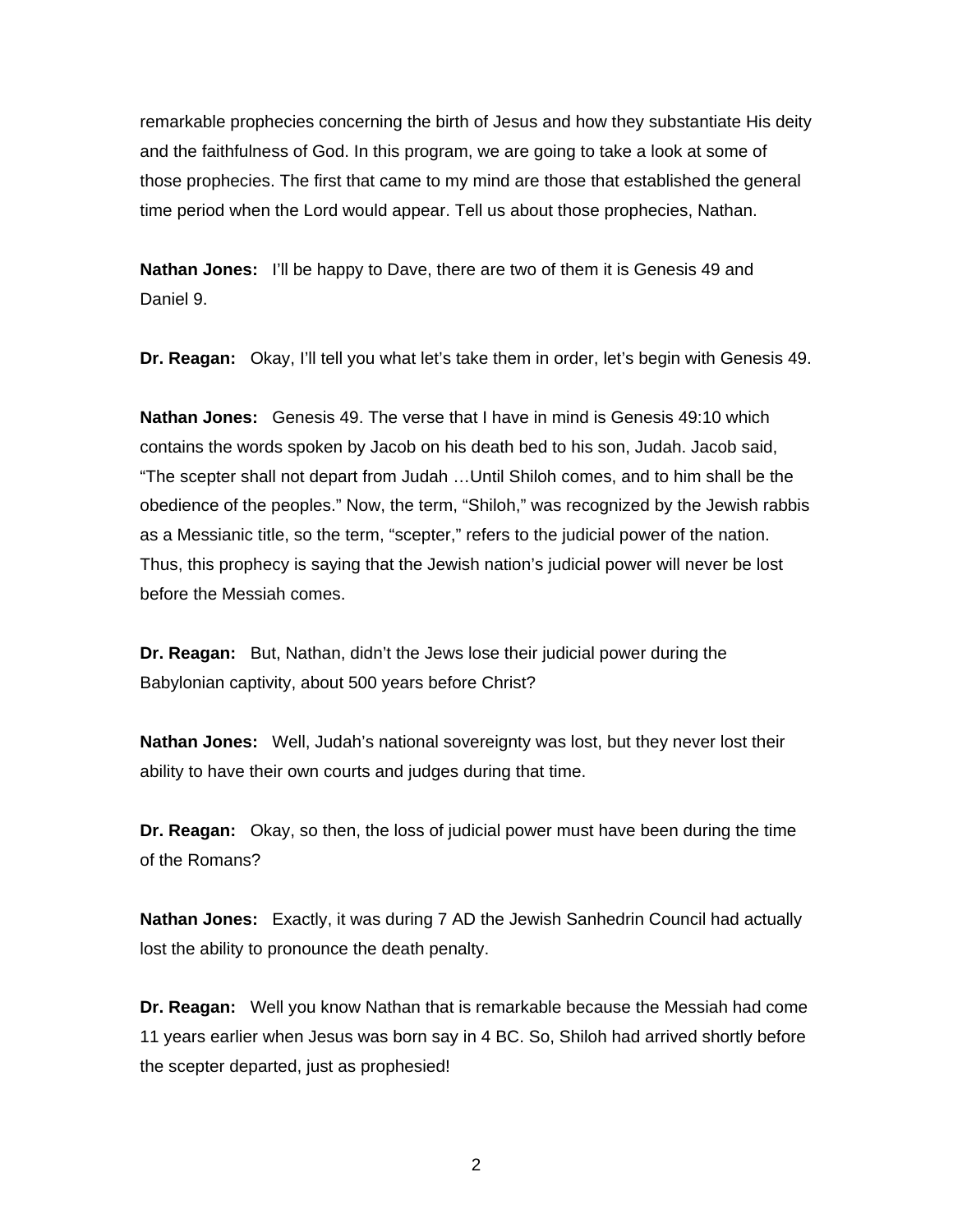**Nathan Jones:** Exactly.

**Dr. Reagan:** Well Dennis, tell us about the other first coming prophecy the one that is contained in Daniel 9.

**Dennis Pollock:** Okay, well it is a pretty complex prophecy, so let me just summarize it. The prophecy was written during the Babylonian captivity. Basically, what it says is that the Messiah will come and be killed 483 years after an order is issued for the rebuilding of Jerusalem. That order was given by the Medo Persian ruler, Artaxerxes, and 483 years later, Jesus entered Jerusalem to be crucified.

**Dr. Reagan:** You know Dennis, that is absolutely amazing and the world of course would call that a coincidence.

**Dennis Pollock:** They might call it a coincidence but the truth is that when you have these kinds of prophecies and their precise fulfillment that goes well beyond the realm of coincidence. That would be a God-incidence, that is, historical events that are orchestrated by the hand of Almighty God.

**Dr. Reagan:** I like that term "God-incidence". You know I would agree Dennis. You know I spent some seven years cataloguing the Messianic prophecies in the Old Testament concerning the firsts coming of the Messiah, and in that process I discovered a total of 109 separate and distinct prophecies that were fulfilled in the first coming of Jesus. 109! Folks, a science professor by the name of Peter Stoner has calculated the odds of just 7, 7 of those prophecies being fulfilled accidentally in the life of one person. He concluded that the odds are 1 in 10 to the 17th power. And that's the number 1 with 17 zeros after it, that is 100 quadrillion, about 10 times the size of our national debt. Have you ever pondered the odds represented by this phenomenal number? Now, you know I have never met Peter Stoner, in fact he has gone on to be with the Lord. But I know he must have been a good guy because he uses the state of Texas to illustrate the meaning of 1 in 10 to the 17th power. Here is what he says, He says, "Just conceive of the odds you would fill the state of Texas, knee deep in silver dollars, with one of those dollars having a black checkmark on it. Then you take 10,000 bulldozers and let them just kind of mix up the silver dollars really, really, good for 10 years. And then you would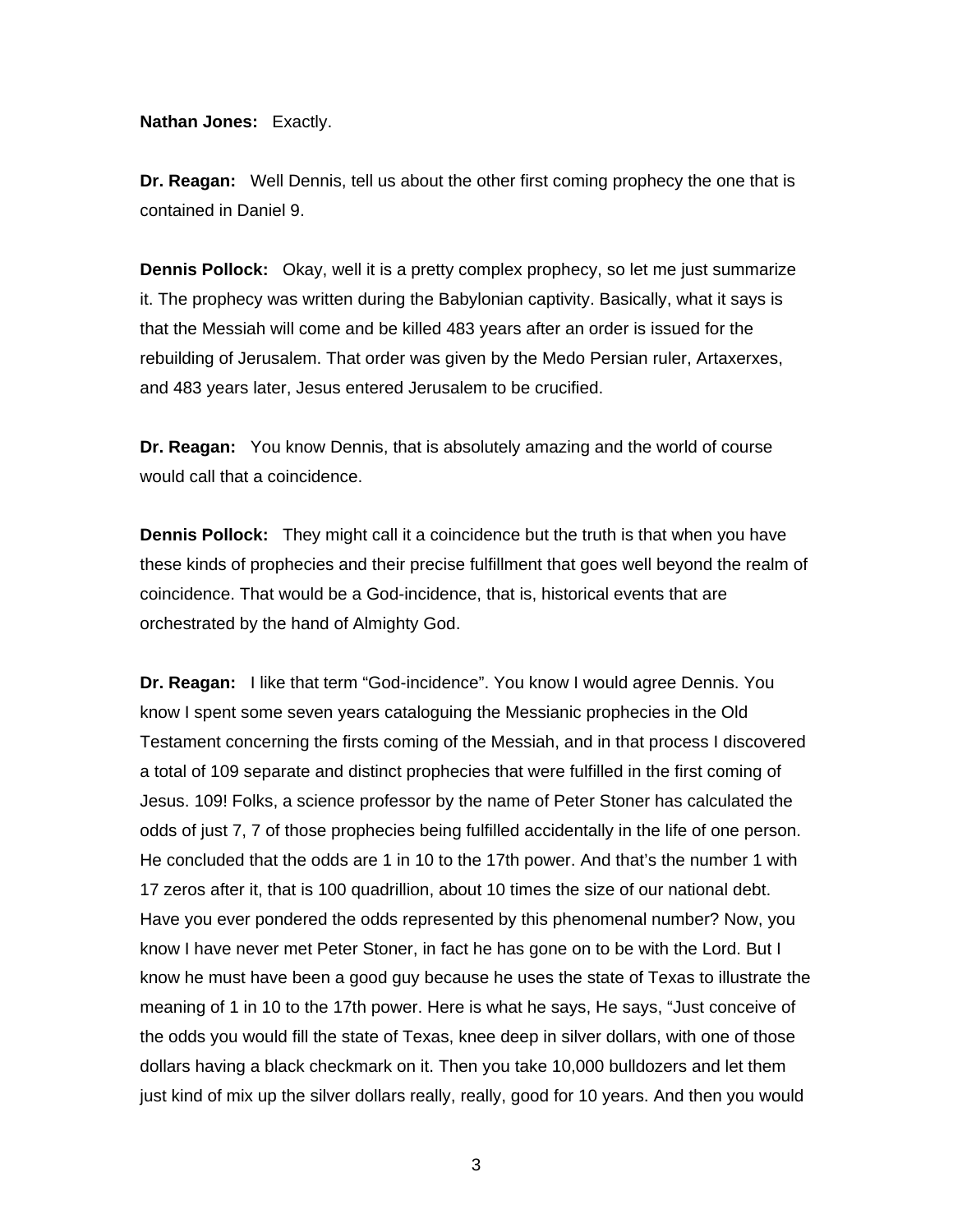blindfold a guy and turn him loose in that sea of silver dollars and the odds that on the first draw he would reach down and pick up one of those silver dollars with the black checkmark on it, is 1 in 10 to the 17th power!

**Nathan Jones:** You're right, Dave, that's just beyond the realm of possibility. That's why some people try to argue that Jesus fulfilled the prophecies on purpose. But most were incapable of being purposeful, and being self-fulfillment. For example, consider the two we just looked at concerning His birth. How many of us have been able to control the timing of our birth?

**Dr. Reagan:** And not only the timing the same is true about the place of his birth.

**Nathan Jones:** Oh yeah, that's right Dave that brings us to one of the most important prophecies concerning Jesus' birth. And you can find it in Micah 5:2.

**Dr. Reagan:** Well tell you what, Nathan, before you read from Micah let's take a moment for a song. A song by Jack Hollingsworth of Acts 29 Ministries.

#### **Part 2**

**Dr. Reagan:** Thank you Jack, for that beautiful song. And now, Nathan, let's go back to you and take a look at Micah 5:2 which speaks of the birthplace of the Messiah.

N: Sure thing, Dave. The passage reads as follows, "But as for you, Bethlehem, Ephrathah, too little to be among the clans of Judah, from you one will go forth for me to be ruler in Israel." This prophecy, written 500 years before Jesus' birth, specifically names the town where the Messiah will be born.

**Dennis Pollock:** Yes it does, Nathan, and folks it does it more precisely than most people realize because there were two Bethlehems in Israel at that time, one in the north near the Sea of Galilee, and the other in the south near Jerusalem. This prophecy says the Messiah will be born in Bethlehem, Ephrathah, meaning the Bethlehem near Jerusalem. Let me illustrate it this way. If I were to ask a person where he was born, and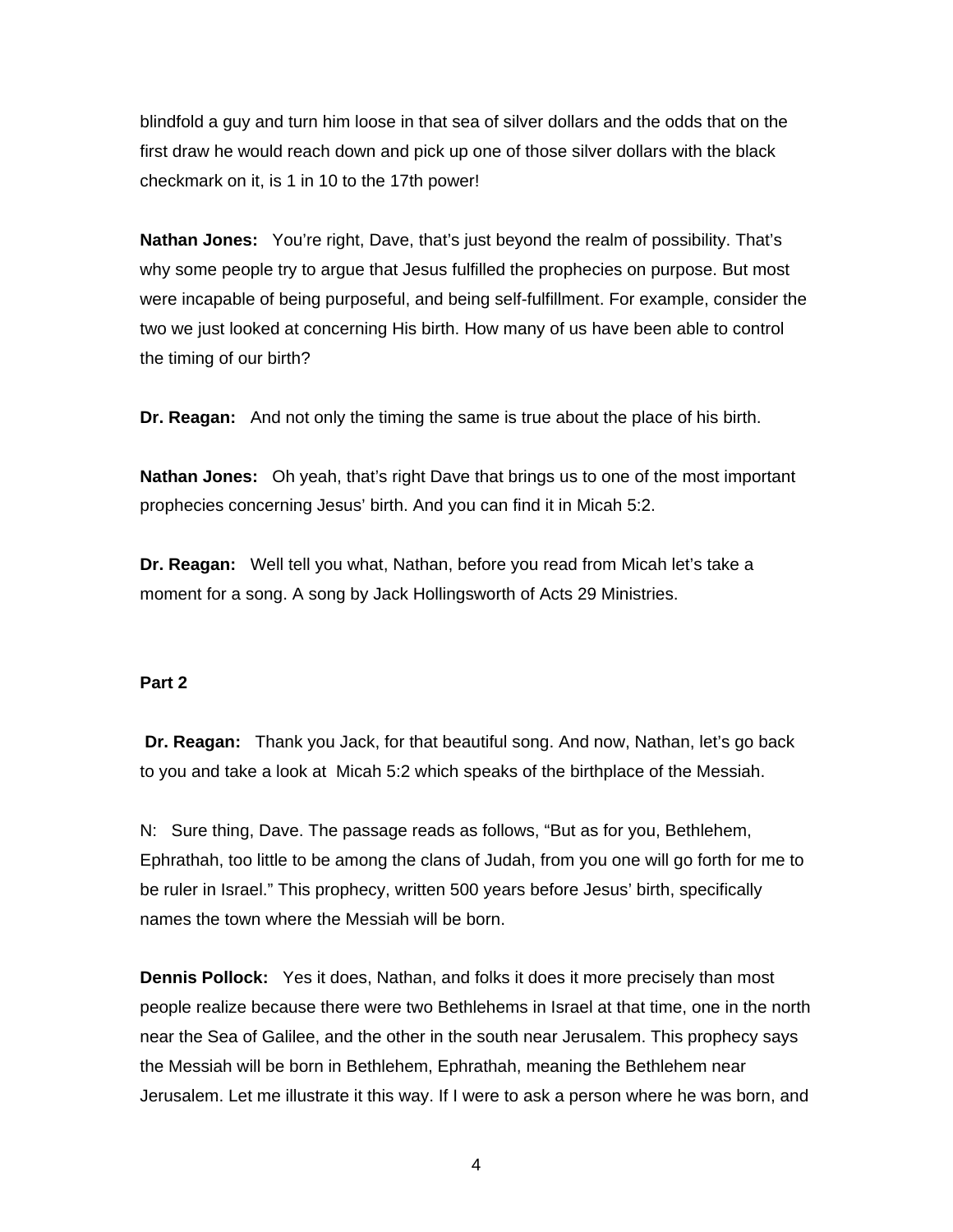he said to me, "Springfield," I would have to ask, "Which Springfield?" That's because there's a Springfield in almost every state of our nation. We are talking here, folks, about very specific prophecies not the kind of vague and indecipherable prophecies that characterize the writings of false prophets like Nostradamus, so-called prophecies that are written in such linguistic mumbo-jumbo that they can be "understood" after the event and then they can be applied to numerous events, over and over again.

**Nathan Jones:** Before we leave the prophecy in Micah, I'd like to point out something else it says that is very important and which is often overlooked. Beginning with the latter part of verse 2 and continuing through verse 3, the passage says, "From you Bethlehem one will go forth for me to be ruler in Israel. His goings forth are from long ago, from the days of eternity." Now these verses make it very clear that the Messiah will be divine that He will be God in the flesh for these verses say He will be the one who has existed eternally.

**Dr. Reagan:** And folks, this is not the only prophecy that affirms the divinity of the Messiah. Another can be found in Isaiah 9:6 where it says the Messiah will be called, "Wonderful Counselor, Mighty God, Eternal Father, and Prince of Peace."

**Dennis Pollock:** And let's not forget that last week when we focused on the scriptural evidence of the virgin birth, we took a look at several prophecies that indicated the divine nature of the Messiah. Like the one in Genesis 3:15 which said He would be born of "the seed of woman," and the one in Isaiah 7:14 which said point blank that He would be born of a virgin.

**Dr. Reagan:** Folks, there are many other details in the Hebrew Scriptures about the birth of the Messiah that were prophesied long before Jesus was born in Bethlehem. For example, the prophet Balaam mentioned that a special star would mark the Messiah's birth, and that is exactly what happened. And Solomon in one of his psalms stated that the kings would send the Messiah gifts, the New Testament tells us that those gifts were brought by Persian wise men. Hosea prophesied that the Messiah would be taken into Egypt, and that is exactly what happened when Jesus' parents fled Bethlehem due to the threats of King Herod. And Herod's subsequent slaughter of the children of Bethlehem was prophesied by Jeremiah. The New Testament also contains many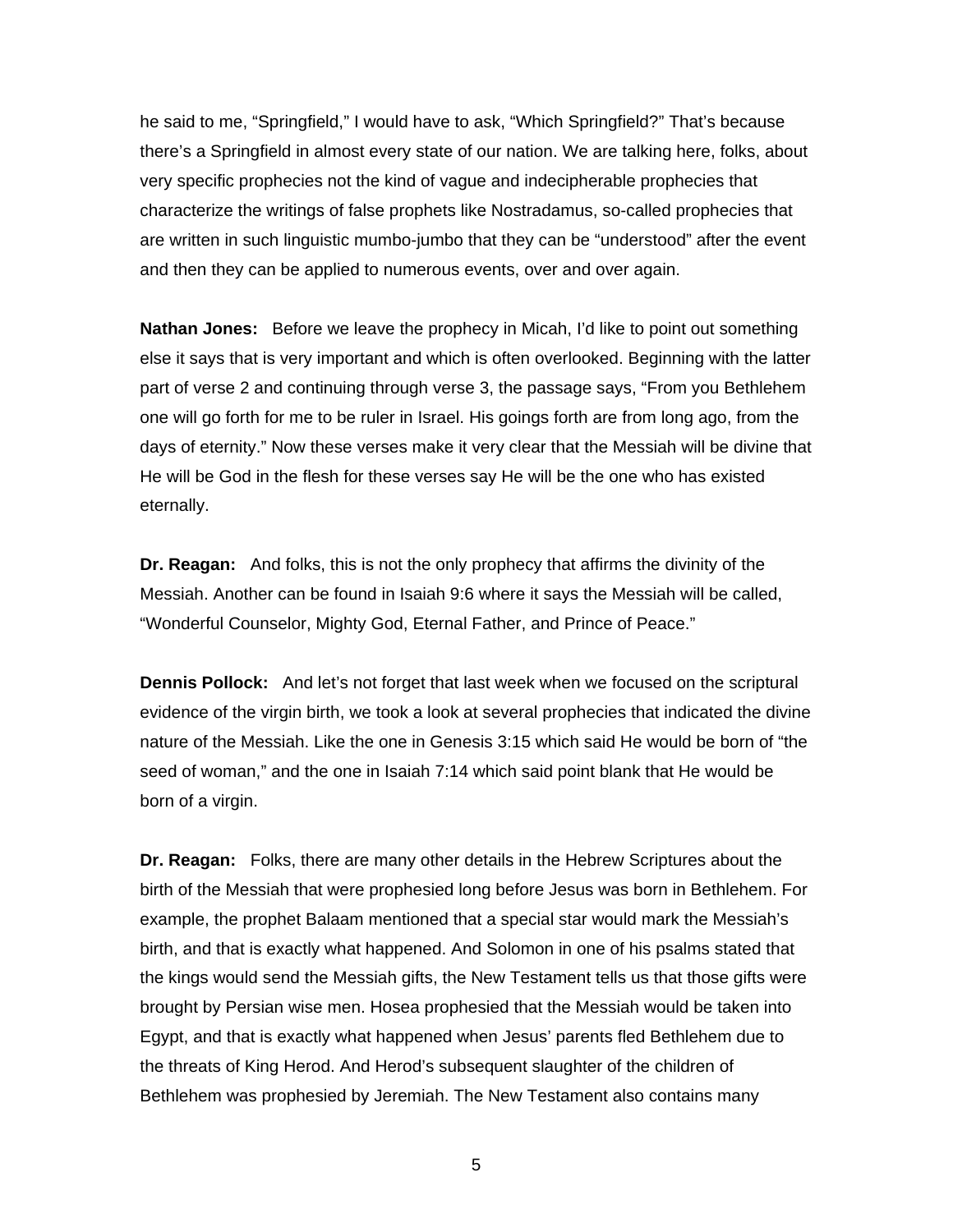prophecies about the birth of the Messiah, and in a few moments we will take a look at them.

# **Part 3**

**Nathan Jones:** As Dave said before the break, in addition to Old Testament prophecies that were given hundreds and even thousands of years before the Messiah was even born, the New Testament contains a cluster of prophetic statements that were made shortly before the birth of Jesus. The first was given by the angel Gabriel to Zacharias, the priest who was to become the father of John the Baptist. Gabriel told Zacharias that his barren wife, Elizabeth, would conceive a son to be named John, and that this son would serve as a forerunner of the Messiah, preparing the hearts of the people for the Messiah's appearance.

**Dennis Pollock:** Gabriel next appeared to Mary to announce that she would be the mother of the Messiah by the power of the Holy Spirit. He told her that her child's name would be Yeshua, or Jesus, in English, meaning, "God's salvation." He also said the child would be divine, that He would be "the Son of the Most High."

**Nathan Jones:** The next prophetic words came out of Mary's mouth after she became pregnant with the Messiah. Luke records a glorious song which she sang to Elizabeth. In the song Mary prophesies that her son will, "scatter the proud," "bring down rulers," "exalt the humble," and "fill the hungry"

**Dr. Reagan:** And three months later, Elizabeth's husband, Zacharias, was filled with the Holy Spirit when his son, John the Baptist, was born, and Zacharias also sang a prophetic song. Referring to the baby in Mary's womb, he proclaimed that God had, "raised up a horn of salvation," for the Jewish people. He then declared that his own son would be called, "the Prophet of the Most High," and he prophesied that his son would "go before the Lord to prepare His way." Zacharias concluded his song with one of the most beautiful poetic prophecies concerning the Messiah that can be found anywhere in the Scripture. Here is what he said, "Because of the tender mercy of our God . . . The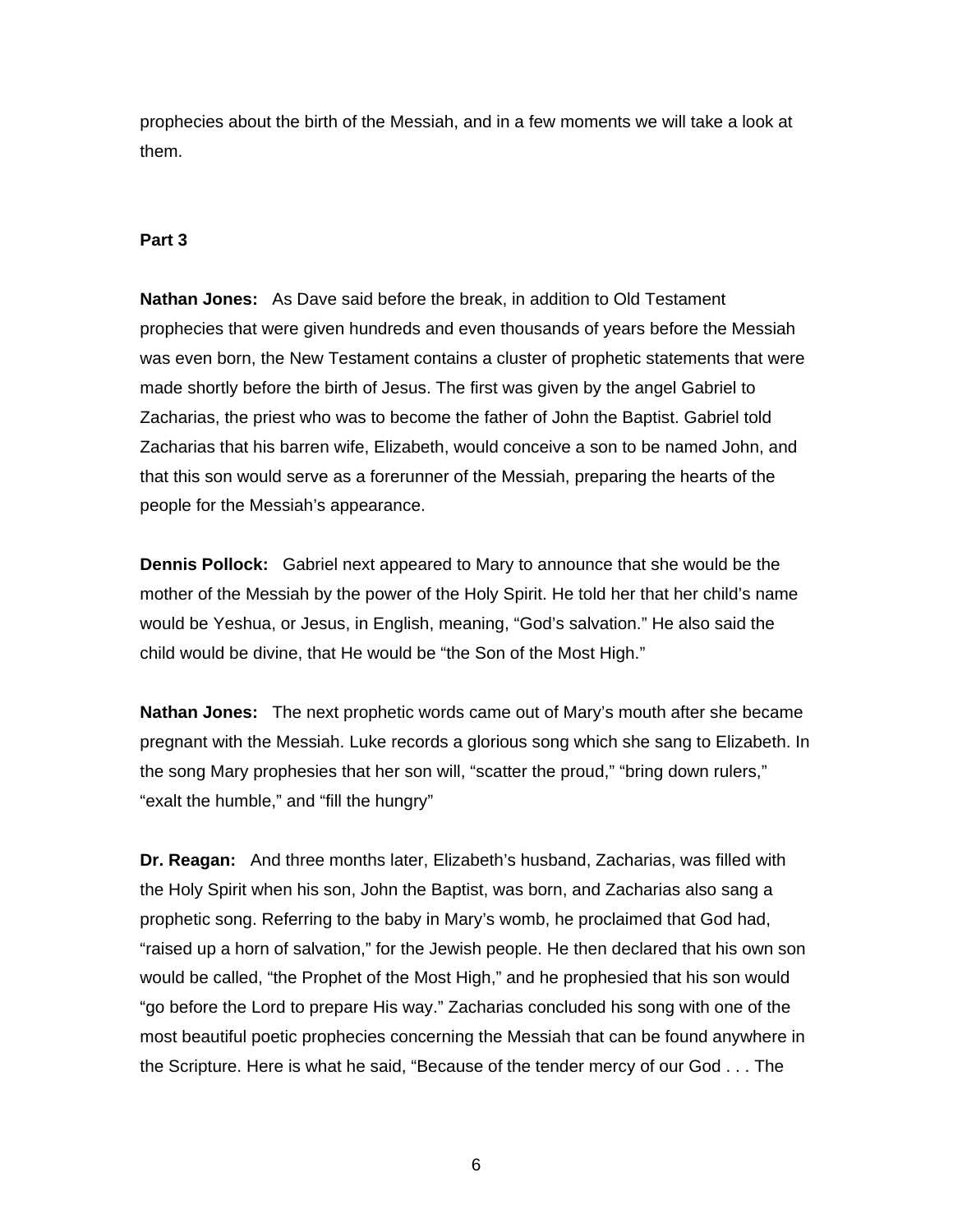sunrise from on high shall visit us, to shine upon those who sit in darkness and the shadow of death, to guide our feet in the way of peace."

**Dennis Pollock:** The next prophetic song of celebration was sung on the night of the Messiah's birth when an angel appeared to the shepherds of Bethlehem and proclaimed, "Behold, I bring you good news of a great a joy which shall be for all the people; for today in the city of David there has been born for you a Savior, who is Messiah the Lord." That angel was suddenly joined by a multitude of angels who sang a triumphant chorus, "Glory to God in the highest and on earth peace among men with whom He is pleased."

**Dr. Reagan:** The final prophetic song related to the Messiah's birth was sung by a righteous and devout man of Jerusalem by the name of Simeon. The Holy Spirit had come upon him and had revealed to him that he would not die before he saw the Messiah. He was given that glorious privilege forty days after the Messiah's birth when the parents of Jesus came to the temple in Jerusalem to dedicate their baby to God. Simeon took the Christ child in his arms, he thanked the Lord, and then he sang, "My eyes have seen your salvation, which you have prepared in the presence of all peoples, a light of revelation to the Gentiles, and the glory of your people Israel."

**Nathan Jones:** Folks, the bottom line is that the fulfillment of all these prophecies in the life of one person, Jesus of Nazareth, is proof positive that He was who He said He was, namely, the Messiah of God.

**Dr. Reagan:** Yes, Nathan, and folks, God's faithfulness in fulfilling each of these prophecies in detail is also significant because it gives us assurance that He will likewise faithfully fulfill all the prophecies He has given to Christians regarding the soon return of Jesus. God has made some great promises to the Church.

**Dennis Pollock:** He certainly has, Dave. And that's why Paul wrote that, "The sufferings of this present time are not worthy to be compared to the glory that is yet to be revealed to us."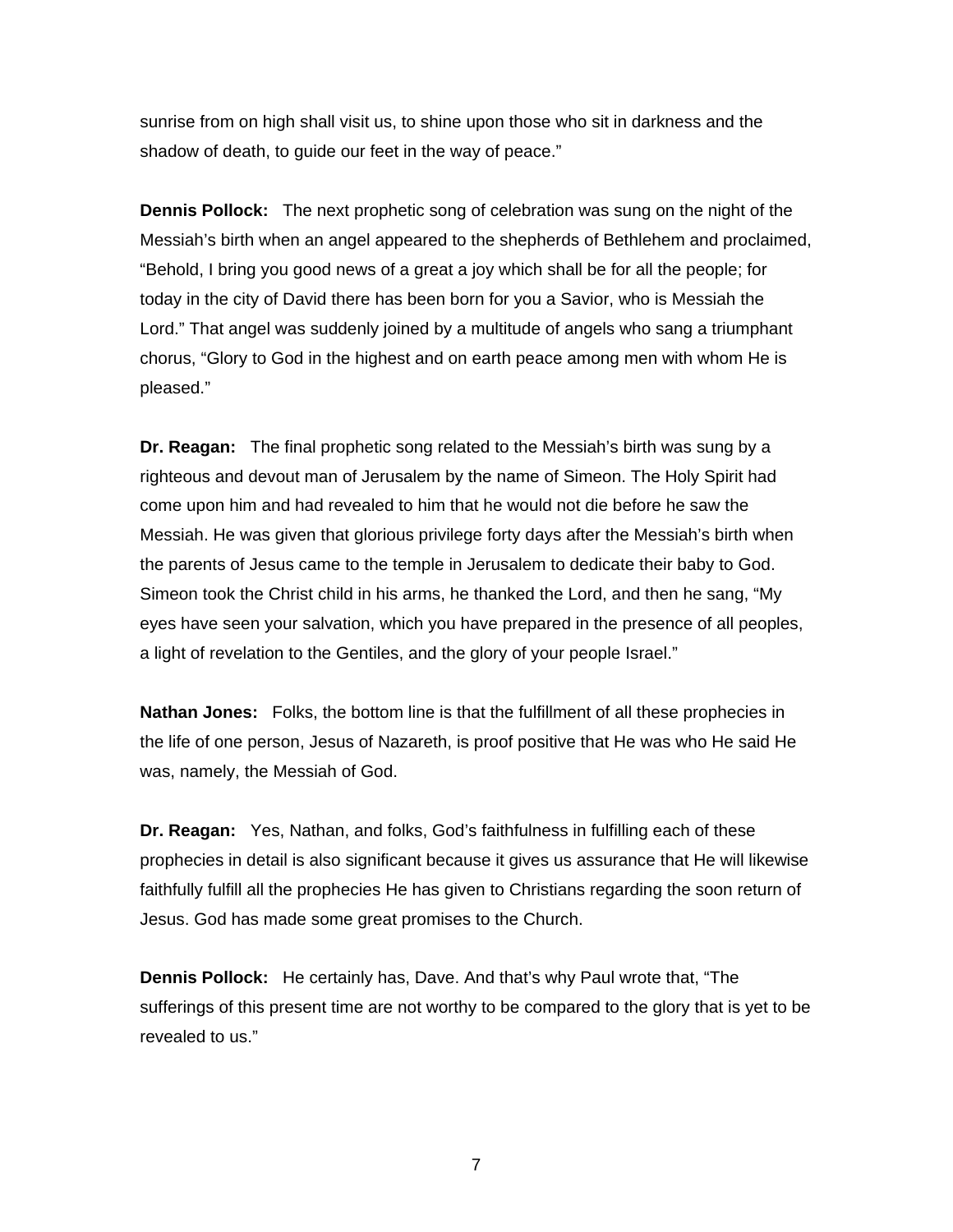**Dr. Reagan:** And likewise, in 1 Corinthians 2:9 Paul wrote, "No eye has seen, no ear has heard, nor has the mind of man even conceived, what God has prepared for those who love Him."

**Nathan Jones:** And one day very soon Jesus is going to appear in the heavens and take the Church, both the living and dead out of this world. On the way up we are going to receive glorified, immortal bodies that will never age again, never again feel any pain. After the Tribulation, we will return to earth with Jesus to help Him reign over the earth. And we will see this world flooded with peace, righteousness, and justice, as the waters cover the seas.

**Dr. Reagan:** And, Nathan those are only a few of the glorious promises that God has made about the future. Folks, we can be assured that God will be just as faithful in fulfilling those as He was in fulfilling all the promises He made about the first coming of the Messiah. And now let's pause for another song by Jack Hollingsworth of Acts 29 Ministries.

## **Part 4**

**Dr. Reagan:** Thank you, Jack. That song was a great blessing. Now folks we want to return to one of the prophecies that we consider earlier. It's the one that was given to Mary by the angel Gabriel when he informed her that she had been chosen by God to be the mother of the Messiah. It is recorded in Luke 1, beginning with verse 31. Nathan, why don't you read that for us.

**Nathan Jones:** Okay. "Behold, you will conceive in your womb and bear a son, and you shall call his name Jesus. He will be great, and will be called the Son of the Most High; and the Lord God will give to Him the throne of his father, David, and He will reign over the house of Jacob forever; and His kingdom there will be no end."

**Dr. Reagan:** Now folks, this magnificent statement contains 7 promises. Four of them relate to the first advent of the Lord, and they have thus been fulfilled. Let's consider those four, the fulfilled prophecies are number one, Mary will conceive and give birth to a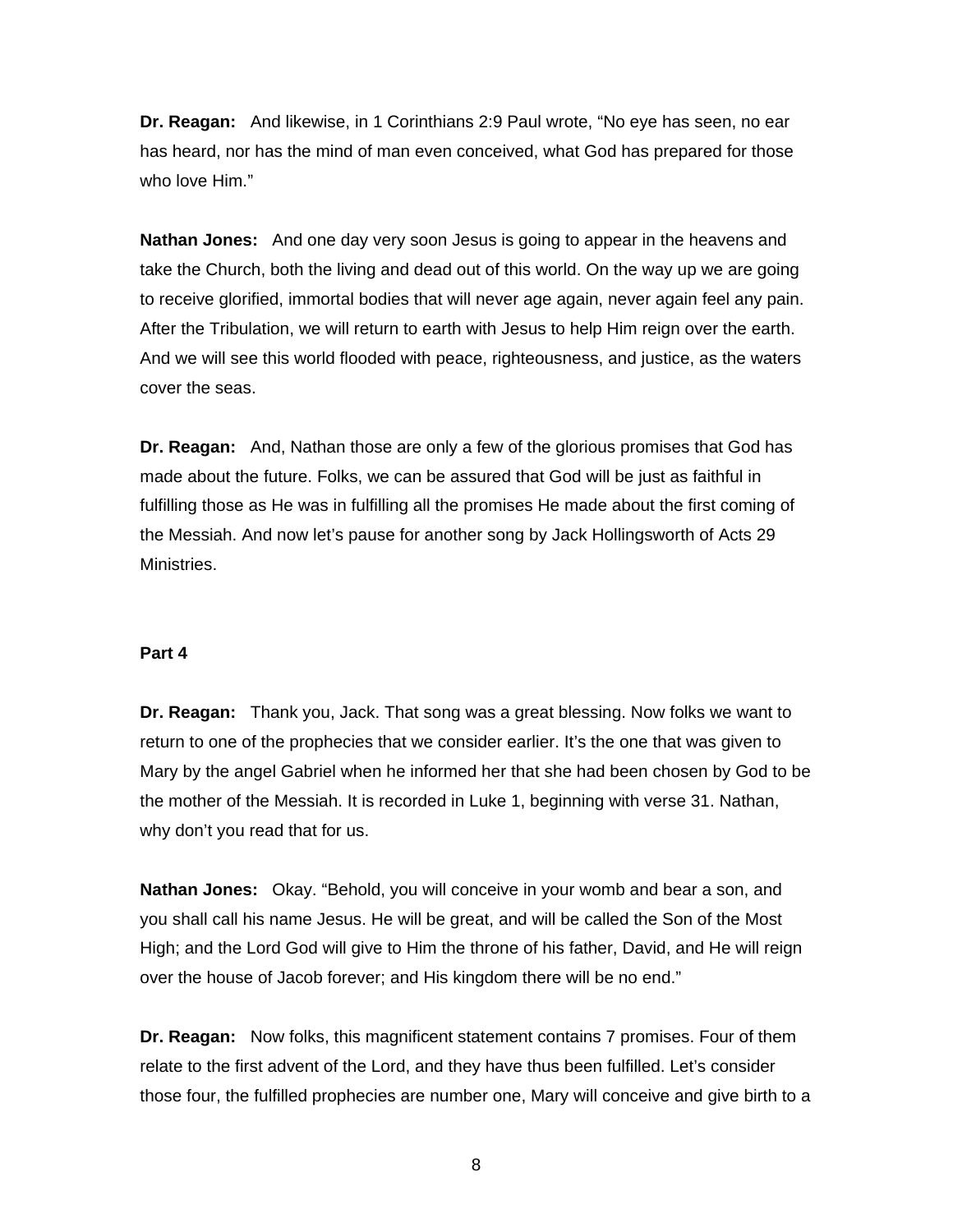son. Second, His name will be called Jesus. Third, He will be called great. And fourth, He will be called the Son of God.

**Dennis Pollock:** But Dave, what most people don't realize is that Gabriel's statement to Mary contained three other prophecies that have not yet been fulfilled. Those three unfulfilled prophecies are these: First, He will be given the throne of David. Secondly, He will reign over the house of Jacob. And thirdly, there will be no end to His Kingdom.

**Dr. Reagan:** Folks, I call these three promises the, "forgotten promises of Christmas" because they are not taught by most churches in Christendom today. That's because most churches take the position that Jesus will never return to this earth again. That is called the Amillennial viewpoint.

**Dennis Pollock:** The Amillennial view is based on the supposition that the Bible does not mean what it says. To substantiate the viewpoint, its proponents are forced to spiritualize Scripture. Thus, in their interpretation of these three unfulfilled promises, they convert the throne of David into the throne of God and the house of Jacob becomes the Church. They then conclude that the promises have been fulfilled in the current reign of Jesus from His Father's throne over the Church.

**Dr. Reagan:** Now folks, there is no doubt that Jesus is currently reigning from His Father's throne over His kingdom, the Church. But to identify that reign with the one promised to Mary takes a great leap of imagination. The throne of David is not the throne of God. The throne of God is in Heaven. The throne of David is in Jerusalem. Jesus himself clearly differentiates between the throne of God and His own throne in Revelation 3:21. In that verse, Jesus says, "That He will one day allow believers, to sit with Him on His throne just as His Father has allowed Him to share His throne." Folks, Jesus is not on the throne of David today. He is sitting at the right hand of His father, on His Father's throne. He will occupy the throne of David when He returns to earth to reign from Mt. Zion in Jerusalem.

**Nathan Jones:** Nor is the Church the, house of Jacob. This is an Old Testament term for the children of Israel. The Church is never referred to in the Scriptures as the house of Jacob. The Bible teaches that a remnant of the Jews will one day accept Jesus as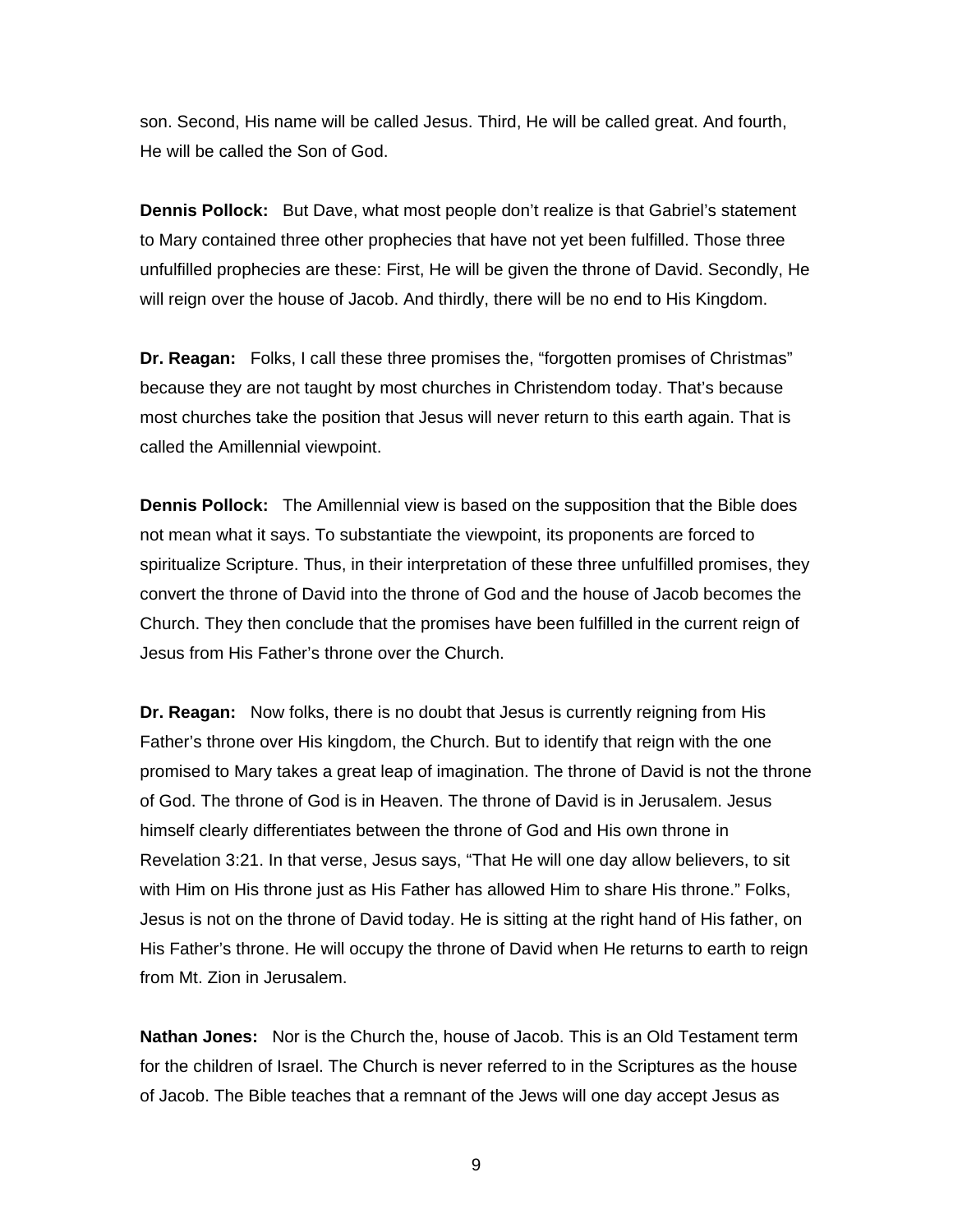their Messiah. This will occur at the end of seven years of terrible suffering called the Tribulation, or the time of Jacob's trouble. Now when Jesus returns at the end of that time of suffering, the Jewish remnant will be gathered to the land of Israel and will be made the foremost nation in the world. Jesus will then rule over the house of Jacob.

**Dennis Pollock:** Another important point to keep in mind is that the current Church Kingdom is not an everlasting kingdom. The Church Age Kingdom will end with the Rapture of the Church. The Church Kingdom will be followed by the Millennial Kingdom when Jesus will reign over all the earth from Mt. Zion in Jerusalem. That kingdom here on this earth will last one thousand years. The final, eternal kingdom of Christ will be established on a new, perfected earth.

**Nathan Jones:** Folks, why can't we accept the promises made to Mary to mean what they say? The first four meant exactly what they said. Why must the last three be spiritualized? The only reason for spiritualizing them is to force them to conform to some preconceived doctrine.

**Dr. Reagan:** Folks, I believe God knows how to communicate. If God had intended to promise Mary that her Son would reign from Heaven over the Church forever, He would have said so. Instead He reaffirmed to her the promise He had made many times through out the Old Testament through the prophets there that his Son would reign from David's throne in Jerusalem over Israel and that He would be given a kingdom that would last forever.

**Dennis Pollock:** If the promises God made to the Jews didn't mean what they said, then how can we be sure that His promises to the Church mean what they say? I believe God says what He means and He means what He says.

**Dr. Reagan:** And I would agree whole heartedly Dennis. Folks, during this Christmas season I am going to praise God for sending His Son to die for my sins. But I am also going to praise Him for the fact that He has promised that He will soon send His Son again to fulfill the "forgotten promises" which Gabriel made to Mary. The church may have forgotten those promises, but I thank God that He never forgets a promise.